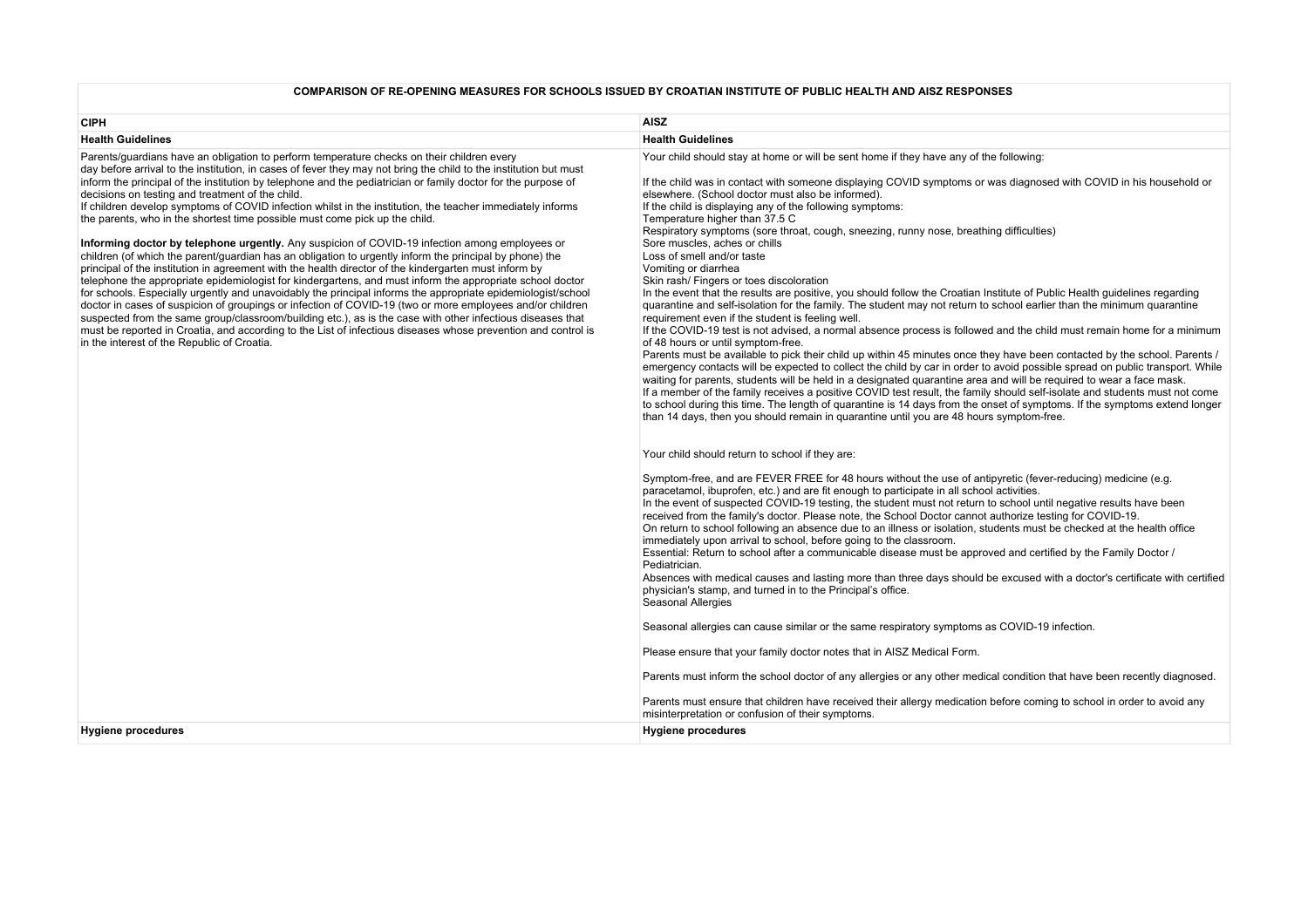| Hand hygiene. It is important to make regular hand washing with soap and water possible. Hands are<br>washed before entering the group/classroom, before and after preparing food, before eating, after using the<br>restroom, after coming inside from outdoors, after blowing one's nose, and when hands look dirty. Running<br>water and soap must be used, and water of any temperature is equally effective when soap is used. When<br>hand washing adhere to the quidelines for proper hand washing: https://bit.ly/2ThY08M<br>After washing hands with soap and water, hands must be dried with a single-use paper towel, which is<br>disposed of in a trashcan with a lid.<br>Hand disinfection. At the entrance of the kindergarten and school and in schools in several other easily<br>accessible areas, it is imperative to place disinfectant dispensers for the sanitation of hands of school<br>children and adults with instructions for use. Children of preschool age do not disinfect hands rather they<br>engage in hand washing with water and soap more frequently. In school age children hand washing should<br>also be given precedence.<br>Disinfectant liquid is used in amounts of 1 do 2 ml on clean dry palms (usually one pump, or according to<br>manufacturer instructions).<br>Palms and the space between fingers must be rubbed together until dry, it is not necessary to rinse.<br>It is necessary to monitor sufficient quantity of hand disinfectant and to inform the supervisor in case the<br>dispenser has a small amount of disinfectant left so that more can be ensured.<br>Cleaning of space. Points of contact such as door handles, widow handles, work spaces, keyboards,<br>consoles, faucets in restrooms and kitchens, buttons on toilets, remote controls, light/electrical switches,<br>doorbells, elevator buttons and other points of contact that used by a larger number of people must be<br>disinfected at the beginning and end of each shift at least twice a day. Avoid using air-conditioning and<br>ventilation devices.<br>Cleaning is implemented at times when children are outdoors or after they have left the institution.<br>Disinfection of cellphones. It is mandatory for all employees to disinfect their own cellphones immediately<br>upon arrival to the institution.<br>Special work shoes. At the entrance to the room where children reside there must be ensured a space for<br>putting on work shoes for all employees of preschool institutions. All others who enter the space of the<br>institution must be given replacement shoes or disinfection of the soles of shoes. (In schools it is<br>recommended to organize the disinfection of the soles of shoes.) | Prior to school opening, a deep cleaning of all classrooms and shared spaces has taken place.<br>All students will receive a demonstration on how to wash their hands and instructions on social distancing rules.<br>All staff will wear masks when in shared and public places outside the classroom and administration spaces where social<br>distancing is difficult to maintain.<br>Posters will be displayed around the school and in restrooms with hand washing instructions.<br>Additional cleaning measures have been put into place such as daily cleaning of handrails, door handles, bathrooms.<br>These measures will be intensified with additional cleaning personnel during the school day.<br>Disinfection floor mats will be at each entrance in order to sanitize the soles of shoes on entering the building.<br>Students' personal cellular phones must remain in the students backpack and not be used any circumstance during school<br>hours.<br>Staff members will receive the following cleaning materials:<br>Hand sanitizer<br>Spray bottle of disinfectant<br>Paper roll to wipe down<br>Masks<br>Gloves<br>The school has also purchased these additional supplies:<br>Masks<br>Automatic Hand Sanitizer Dispenser<br>Thermoscan thermometers<br>Disposable gloves<br>Dedicated bins for masks and gloves<br>In the event of student injury or safety concern, teachers are required to wear a mask and gloves and to minimize the<br>direct student contact to as short a time as possible |
|-----------------------------------------------------------------------------------------------------------------------------------------------------------------------------------------------------------------------------------------------------------------------------------------------------------------------------------------------------------------------------------------------------------------------------------------------------------------------------------------------------------------------------------------------------------------------------------------------------------------------------------------------------------------------------------------------------------------------------------------------------------------------------------------------------------------------------------------------------------------------------------------------------------------------------------------------------------------------------------------------------------------------------------------------------------------------------------------------------------------------------------------------------------------------------------------------------------------------------------------------------------------------------------------------------------------------------------------------------------------------------------------------------------------------------------------------------------------------------------------------------------------------------------------------------------------------------------------------------------------------------------------------------------------------------------------------------------------------------------------------------------------------------------------------------------------------------------------------------------------------------------------------------------------------------------------------------------------------------------------------------------------------------------------------------------------------------------------------------------------------------------------------------------------------------------------------------------------------------------------------------------------------------------------------------------------------------------------------------------------------------------------------------------------------------------------------------------------------------------------------------------------------------------------------------------------------------------------------------------------------------------------------------------------------------------------------------------------------------------------------------------|----------------------------------------------------------------------------------------------------------------------------------------------------------------------------------------------------------------------------------------------------------------------------------------------------------------------------------------------------------------------------------------------------------------------------------------------------------------------------------------------------------------------------------------------------------------------------------------------------------------------------------------------------------------------------------------------------------------------------------------------------------------------------------------------------------------------------------------------------------------------------------------------------------------------------------------------------------------------------------------------------------------------------------------------------------------------------------------------------------------------------------------------------------------------------------------------------------------------------------------------------------------------------------------------------------------------------------------------------------------------------------------------------------------------------------------------------------------------------------------------------------------------------|
| <b>Morning Health Check</b>                                                                                                                                                                                                                                                                                                                                                                                                                                                                                                                                                                                                                                                                                                                                                                                                                                                                                                                                                                                                                                                                                                                                                                                                                                                                                                                                                                                                                                                                                                                                                                                                                                                                                                                                                                                                                                                                                                                                                                                                                                                                                                                                                                                                                                                                                                                                                                                                                                                                                                                                                                                                                                                                                                                               | <b>Morning Health Check</b>                                                                                                                                                                                                                                                                                                                                                                                                                                                                                                                                                                                                                                                                                                                                                                                                                                                                                                                                                                                                                                                                                                                                                                                                                                                                                                                                                                                                                                                                                                |
| Not bring the child to the institution if the child has symptoms of respiratory disease (fever, cough,<br>difficulty breathing, disorder of the olfactory and qustatory senses), if the child has been assigned<br>self-isolation measures or if the child is infected with COVID-19.<br>Parents/guardians have an obligation to perform temperature checks on their children every<br>day before arrival to the institution, in cases of fever they may not bring the child to the institution but must<br>inform the principal of the institution by telephone and the pediatrician or family doctor for the purpose of<br>decisions on testing and treatment of the child.<br>If children develop symptoms of COVID infection whilst in the institution, the teacher immediately informs<br>the parents, who in the shortest time possible must come pick up the child.                                                                                                                                                                                                                                                                                                                                                                                                                                                                                                                                                                                                                                                                                                                                                                                                                                                                                                                                                                                                                                                                                                                                                                                                                                                                                                                                                                                                                                                                                                                                                                                                                                                                                                                                                                                                                                                                                | Prior to leaving home, parents must take their child's temperature each morning and record it in a designated notebook<br>before arriving at school. This notebook is brought to school each morning by the student and presented at the entrance to<br>the staff member on duty.                                                                                                                                                                                                                                                                                                                                                                                                                                                                                                                                                                                                                                                                                                                                                                                                                                                                                                                                                                                                                                                                                                                                                                                                                                          |
| <b>Arrival &amp; Departure Expectations</b>                                                                                                                                                                                                                                                                                                                                                                                                                                                                                                                                                                                                                                                                                                                                                                                                                                                                                                                                                                                                                                                                                                                                                                                                                                                                                                                                                                                                                                                                                                                                                                                                                                                                                                                                                                                                                                                                                                                                                                                                                                                                                                                                                                                                                                                                                                                                                                                                                                                                                                                                                                                                                                                                                                               | <b>Arrival &amp; Departure Expectations</b>                                                                                                                                                                                                                                                                                                                                                                                                                                                                                                                                                                                                                                                                                                                                                                                                                                                                                                                                                                                                                                                                                                                                                                                                                                                                                                                                                                                                                                                                                |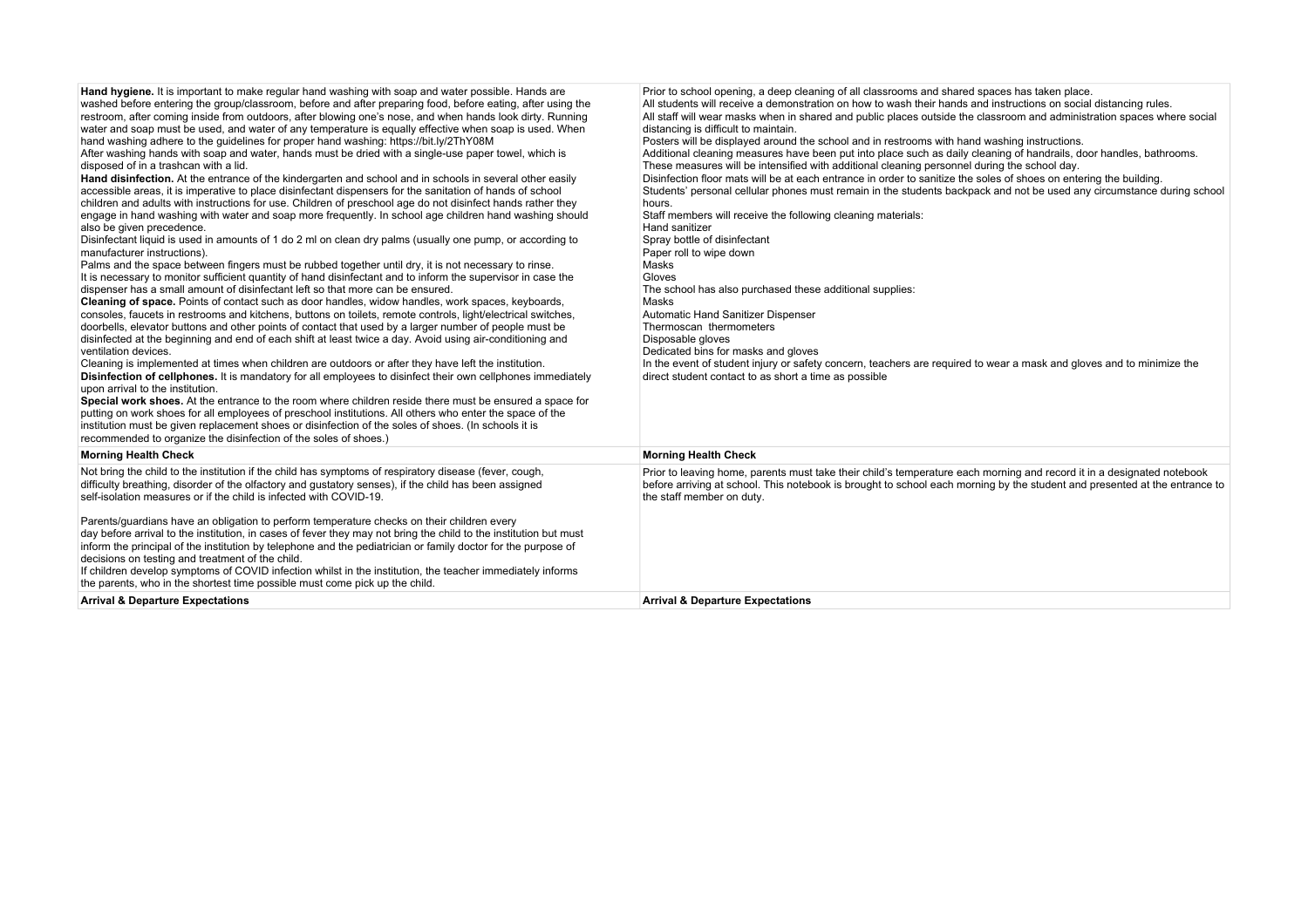| Entering kindergartens and schools. Children come to and leave school on their own, via organized<br>transportation or escorted by a parent, depending on the decision of the parents, the same way they would<br>arrive and leave if there were no epidemic. When they escort their children to kindergarten and if they<br>choose to escort their children to and from school, it is recommended that as far as it is possible parents and<br>other persons escorting the child avoid entering the institution. It is also recommended that in front of the<br>entrance to the institution, whilst entering or exiting the institution, and in the institution that all persons<br>maintain a distance of 1.5 meters. Distancing is not required for persons from the same household. Only one<br>adult person is to be present as an escort for kindergarten children. If parents decide they want to escort<br>children to school, there can also be only one adult person as an escort.                                                                                          | <b>Designated Gates</b><br>Staff: Door A (Main Gate Right) Before 07:40<br>Grade 6 - 12 Door A (Main Gate Right)<br>Grade 2 - 5 Door B (Main Gate Left)<br>Pre K - Grade 1 Gate C (East Gate)<br>Arrival<br>Parent cars cannot enter the campus before 07:40 in the morning for drop-off. If children arrive before 07:40 they will need<br>to wait outside the campus.<br>Students will be allowed into the school building beginning at 07:45 a.m.<br>Students must use their designated grade level entrance only, even if they have a sibling who enters through a different<br>entrance.<br>At each designated grade level entrance, a school staff member will take the student's temperature and check the<br>notebook. The temperature check facility will remain open until 08:15 a.m.<br>Students showing a temperature above 37.5 will not be permitted to enter school. Students will wait in the designated area<br>outside the building for pickup by parents.<br>Once students have passed the screening they will be allowed entry. Students should then proceed to their homeroom or<br>advisory classrooms.<br>Students must be in class by 08:00.<br>Departure<br>Parent cars cannot enter the campus until 15:00 in the afternoon for pick-up.<br>All students will be ready for pick up by 15:15 outside of their designated entrance/exit.<br>All students must be picked up by 15:30.<br>Teachers on duty, homeroom teachers and EAs will supervise pick-up.<br><b>Public Transport</b><br>Students are advised to wear face masks or coverings when travelling to and from school using public transport.<br>Parents on Campus for Dropoff/Pickup<br>Parents on foot can enter the campus prior to these times but must remain outside the building maintaining social distance.<br>When arriving on campus, parents are to do drop-offs / pick-ups only.<br>A child is always accompanied by only one, and if possible, the same adult to the school (or two adults should take turns<br>accompanying the child). |
|---------------------------------------------------------------------------------------------------------------------------------------------------------------------------------------------------------------------------------------------------------------------------------------------------------------------------------------------------------------------------------------------------------------------------------------------------------------------------------------------------------------------------------------------------------------------------------------------------------------------------------------------------------------------------------------------------------------------------------------------------------------------------------------------------------------------------------------------------------------------------------------------------------------------------------------------------------------------------------------------------------------------------------------------------------------------------------------|--------------------------------------------------------------------------------------------------------------------------------------------------------------------------------------------------------------------------------------------------------------------------------------------------------------------------------------------------------------------------------------------------------------------------------------------------------------------------------------------------------------------------------------------------------------------------------------------------------------------------------------------------------------------------------------------------------------------------------------------------------------------------------------------------------------------------------------------------------------------------------------------------------------------------------------------------------------------------------------------------------------------------------------------------------------------------------------------------------------------------------------------------------------------------------------------------------------------------------------------------------------------------------------------------------------------------------------------------------------------------------------------------------------------------------------------------------------------------------------------------------------------------------------------------------------------------------------------------------------------------------------------------------------------------------------------------------------------------------------------------------------------------------------------------------------------------------------------------------------------------------------------------------------------------------------------------------------------------------------------------------------------------------------------|
|                                                                                                                                                                                                                                                                                                                                                                                                                                                                                                                                                                                                                                                                                                                                                                                                                                                                                                                                                                                                                                                                                       | The adults accompanying the child should be from the same household.<br>Parents will remain inside their cars until children are on board and then must depart.                                                                                                                                                                                                                                                                                                                                                                                                                                                                                                                                                                                                                                                                                                                                                                                                                                                                                                                                                                                                                                                                                                                                                                                                                                                                                                                                                                                                                                                                                                                                                                                                                                                                                                                                                                                                                                                                            |
| <b>Parents &amp; Visitors on Campus</b>                                                                                                                                                                                                                                                                                                                                                                                                                                                                                                                                                                                                                                                                                                                                                                                                                                                                                                                                                                                                                                               | <b>Parents &amp; Visitors on Campus</b>                                                                                                                                                                                                                                                                                                                                                                                                                                                                                                                                                                                                                                                                                                                                                                                                                                                                                                                                                                                                                                                                                                                                                                                                                                                                                                                                                                                                                                                                                                                                                                                                                                                                                                                                                                                                                                                                                                                                                                                                    |
| Entry and delivery in the kindergarten or school. The entry door is opened via telephone or a bell during<br>working hours or on-call times. On weekends/holidays/afternoons of workdays the door is opened by the<br>employee on call.<br>Deliveries for the purposes of the institution are handled by appropriate employees of the institution at the<br>front entrance, and entry is allowed for only service personnel and other services whose for whose services<br>there is an immediate need (which includes consistent implementation of preventive and epidemiological<br>measures such as monitoring water for human consumption, heath inspection of food etc.) with mandatory<br>measures of disinfecting hands and wearing protective masks and replacement shoes if necessary.<br>Not to accompany their child if they have symptoms of respiratory disease (fever, cough, difficulty breathing, disorder<br>of the olfactory and gustatory senses), if they have been assigned self-isolation<br>measures or if they have knowledge of being infected with COVID-19. | All visitors must complete the COVID-19 questionnaire within 24 hours of arrival and send to the school prior to arriving.<br>Parents and visitors are not allowed to enter the school building except for emergencies or by previous appointment.<br>Visitors and Parents will be provided with a face mask for moving around campus.                                                                                                                                                                                                                                                                                                                                                                                                                                                                                                                                                                                                                                                                                                                                                                                                                                                                                                                                                                                                                                                                                                                                                                                                                                                                                                                                                                                                                                                                                                                                                                                                                                                                                                     |
|                                                                                                                                                                                                                                                                                                                                                                                                                                                                                                                                                                                                                                                                                                                                                                                                                                                                                                                                                                                                                                                                                       |                                                                                                                                                                                                                                                                                                                                                                                                                                                                                                                                                                                                                                                                                                                                                                                                                                                                                                                                                                                                                                                                                                                                                                                                                                                                                                                                                                                                                                                                                                                                                                                                                                                                                                                                                                                                                                                                                                                                                                                                                                            |

**Movement of Students and Staff within the Buildings Movement of Students and Staff within the Buildings**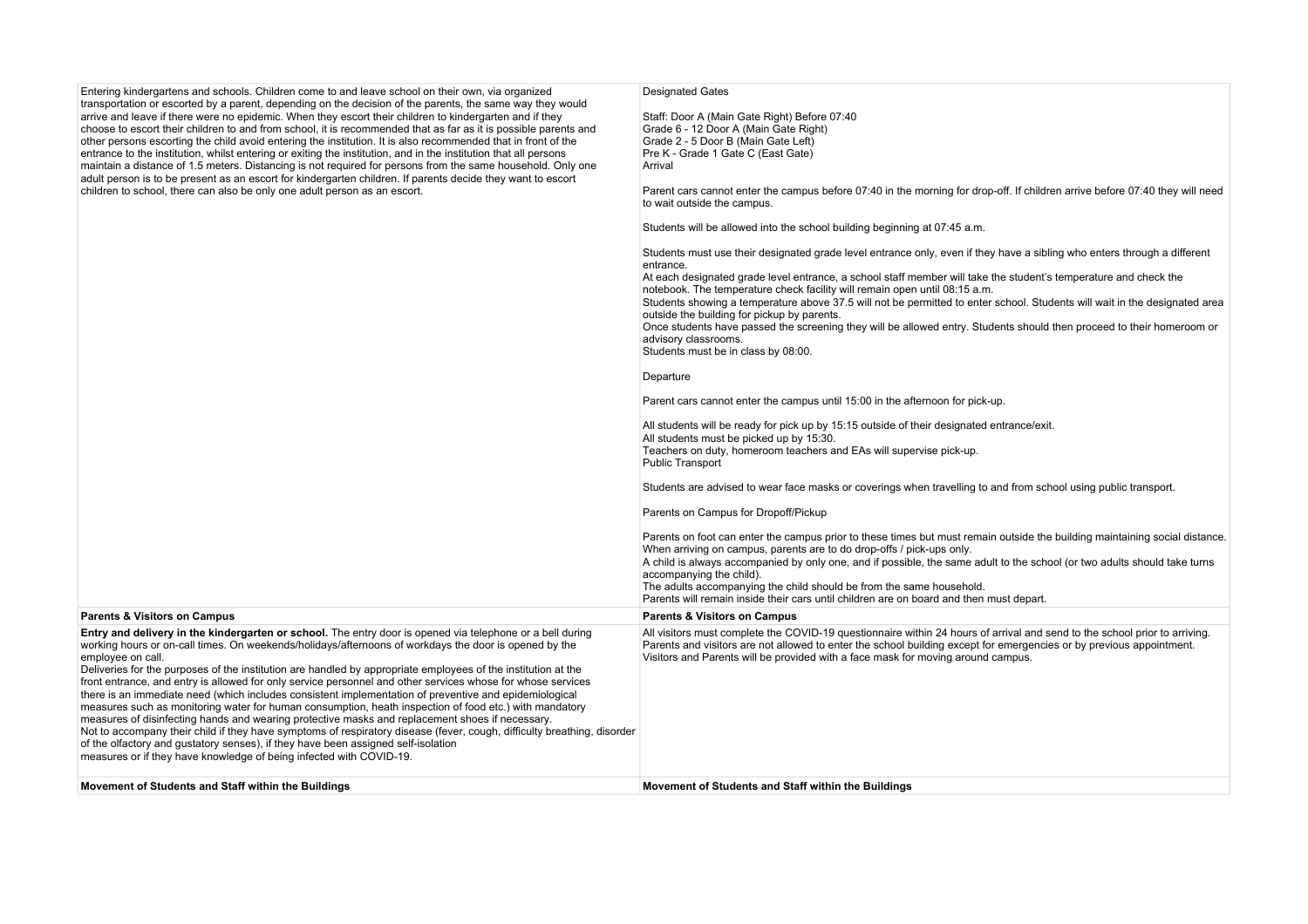| • Avoidance of entry of other persons (for example for cleaning, maintenance, or food delivery) into<br>the room so long as the children are in the room,<br>• Passing through communal spaces should be limited to minimum time, and if it is necessary, passing<br>through communal spaces is to be organized in such a manner that children and teacher from one<br>academic group do not pass at the same time as other persons, encouraging the children during such<br>passing not to touch surfaces or object                                                                                                                                                                                                                                                                                                     | A one-way system will be in operation in most of the common areas of the school where possible, especially corridors and<br>hallways. These will be clearly marked. This has been put in place in order to minimize the crossing of students with one<br>another.                                                                                                                                                                                                                                                                                                                                                                                                                                                                                                                                                                                                                                                                                                                                                                                                                                                                                                                                                                                                                                                                                                                                                                                                                                                                                                                                                                                                                                                                                                                                                                                                                                                                                                                                                                                                                                                                                                                                                                                                                                                                                                                                                                                                                                                                                                                                                                                                                                                                                                                                                                                                                        |
|--------------------------------------------------------------------------------------------------------------------------------------------------------------------------------------------------------------------------------------------------------------------------------------------------------------------------------------------------------------------------------------------------------------------------------------------------------------------------------------------------------------------------------------------------------------------------------------------------------------------------------------------------------------------------------------------------------------------------------------------------------------------------------------------------------------------------|------------------------------------------------------------------------------------------------------------------------------------------------------------------------------------------------------------------------------------------------------------------------------------------------------------------------------------------------------------------------------------------------------------------------------------------------------------------------------------------------------------------------------------------------------------------------------------------------------------------------------------------------------------------------------------------------------------------------------------------------------------------------------------------------------------------------------------------------------------------------------------------------------------------------------------------------------------------------------------------------------------------------------------------------------------------------------------------------------------------------------------------------------------------------------------------------------------------------------------------------------------------------------------------------------------------------------------------------------------------------------------------------------------------------------------------------------------------------------------------------------------------------------------------------------------------------------------------------------------------------------------------------------------------------------------------------------------------------------------------------------------------------------------------------------------------------------------------------------------------------------------------------------------------------------------------------------------------------------------------------------------------------------------------------------------------------------------------------------------------------------------------------------------------------------------------------------------------------------------------------------------------------------------------------------------------------------------------------------------------------------------------------------------------------------------------------------------------------------------------------------------------------------------------------------------------------------------------------------------------------------------------------------------------------------------------------------------------------------------------------------------------------------------------------------------------------------------------------------------------------------------------|
| <b>Lunch and Snack Procedures</b>                                                                                                                                                                                                                                                                                                                                                                                                                                                                                                                                                                                                                                                                                                                                                                                        | <b>Lunch and Snack Procedures</b>                                                                                                                                                                                                                                                                                                                                                                                                                                                                                                                                                                                                                                                                                                                                                                                                                                                                                                                                                                                                                                                                                                                                                                                                                                                                                                                                                                                                                                                                                                                                                                                                                                                                                                                                                                                                                                                                                                                                                                                                                                                                                                                                                                                                                                                                                                                                                                                                                                                                                                                                                                                                                                                                                                                                                                                                                                                        |
| Eating may be organized in the cafeteria/dining room (it recommended to adhere to the guidelines for<br>food service establishments, please reference the end of the document, with a note that the distance<br>between children must be as large as possible taking into account the number of children and the size<br>of the cafeteria/dining room; it is recommended that time spent in the cafeteria/dining room, gym,<br>library and other communal areas be organized by academic group) or eating may be organized<br>within the space where the children reside in such a way that the food is aforehand organized into<br>individual portions                                                                                                                                                                  | The cafeteria will not be operating as usual.<br>A two-week menu will be published. By Friday at noon, lunches must be ordered for the following week.<br>No lunches may be reserved or purchased on a day-by-day basis.<br>Advance payment by wire transfer or cash in an envelope. There will be no payment at the point of the lunch service.<br>Lower School students will eat in their homeroom classrooms.<br>Students may bring lunch from home.<br>The students will not have access to the microwave oven.<br>Students are recommended to bring their food in environmentally friendly packaging, like a reusable box. Any lunch boxes<br>or reusable containers used should be clearly named, and taken home for cleaning each day.<br>Students will not be allowed to share their lunch with others.                                                                                                                                                                                                                                                                                                                                                                                                                                                                                                                                                                                                                                                                                                                                                                                                                                                                                                                                                                                                                                                                                                                                                                                                                                                                                                                                                                                                                                                                                                                                                                                                                                                                                                                                                                                                                                                                                                                                                                                                                                                                          |
| <b>Learning Environment</b>                                                                                                                                                                                                                                                                                                                                                                                                                                                                                                                                                                                                                                                                                                                                                                                              | <b>Learning Environment</b>                                                                                                                                                                                                                                                                                                                                                                                                                                                                                                                                                                                                                                                                                                                                                                                                                                                                                                                                                                                                                                                                                                                                                                                                                                                                                                                                                                                                                                                                                                                                                                                                                                                                                                                                                                                                                                                                                                                                                                                                                                                                                                                                                                                                                                                                                                                                                                                                                                                                                                                                                                                                                                                                                                                                                                                                                                                              |
| The organization of work with children. It is recommended that time spent in kindergartens and schools<br>be organized in the following way:<br>• inclusion of approximately between 15 and 20 children per educational group (which does not mean that 20 is the mileaving the class.<br>organizing work in appropriate spaces that have a larger area must be considered as well as the<br>possibility of separating the children into two groups or founding a new group because it is<br>imperative to allow the inclusion of all children; for help with resolving specific organizational<br>issues of individual environments, the institution should contact the appropriate Civil Protection<br>Headquarters,<br>• as much as possible physical contact (close contact) is to be avoided with children from one | General<br>Classrooms have been organized to allow for 1,5 m distancing.<br>For each class change, teachers will disinfect the desk and chairs. Departing students will wipe the desk and chair prior to<br>Movement may be restricted to teachers changing classes as opposed to students for certain classes.<br>The water fountains will be closed. Students must bring a full water bottle, clearly marked with their name. Students cannot<br>share water bottles. They will fill their water bottles using the sinks in their classrooms.<br>All other devices or materials used during the school day will be cleaned between uses or stored away from students until<br>the object can be cleaned effectively.                                                                                                                                                                                                                                                                                                                                                                                                                                                                                                                                                                                                                                                                                                                                                                                                                                                                                                                                                                                                                                                                                                                                                                                                                                                                                                                                                                                                                                                                                                                                                                                                                                                                                                                                                                                                                                                                                                                                                                                                                                                                                                                                                                   |
| academic group and other children, parents/guardians of other children and other staff members,<br>· each academic group resides in one appropriate room,<br>• the teacher spends as much time as possible with children outdoors,<br>• beds for daily naps, tables for eating and desks are arranged so that children lie and/or sit at as large a<br>distance within the space (if possible, to maintain a distance of approximately 1.5 meters) but in such<br>a way that all children are included in the institution.                                                                                                                                                                                                                                                                                               | Lower School<br>When LS students enter school, they go directly to their classrooms. The homeroom teachers will allow time at the<br>beginning of the day for students to go to their lockers in a staggered fashion using color-coding of lockers.<br>There will be no sharing of belongings or materials with other students.<br>Lower School Students will be given a Learning Pack of all school supplies/materials for individual use including personal<br>headphones with a microphone. This Learning Pack will not be able to be taken home.<br>Students must not bring personal items (stuffed animals, toys, etc.) to school.<br>All soft toys and pillows/cushions/blankets/carpets are removed from classrooms.<br>Students will take home reading materials and books for the week each Monday and return them on Friday. These are the<br>only school materials that should go home with Lower School students.<br>Given the expected enrollment in the Lower School for August 2020, we will be able to accommodate all students from<br>PreKindergarten to Grade 5 attending school every day while maintaining the prescribed social distance. If enrollment<br>increases and the school no longer has adequate space for social distancing, contingency plans might include splitting<br>grade-level cohorts into smaller groups or rotating cohorts of students between on-campus and virtual learning.<br><b>Upper School</b><br>The student body may be split into 2 cohorts/groupings for MS and HS that will run in sessions to be determined according<br>to most current health guidelines. When a cohort is not in session at school, the expectation is that they will work virtually.<br>Students are expected to be in school when their cohort is in session. Students that need to stay at home for health<br>reasons will adhere to assignments posted on the academic platforms.<br>The hallway lockers will not be in use. Students bring their belongings into the classroom with them.<br>The only student materials that should be brought back and forth to school each day are one's charged laptop, assigned<br>learning materials/tools for class, and a snack. These items should be stored in one bag that can be zipped or closed<br>effectively.<br>Computers need to be fully charged at home for the following day. Chargers may not be made available during the day by<br>IT. Students must bring their own personal charger if there is a need for power during the day.<br>There will be no sharing of belongings or materials with other students.<br>All school supplies are cleaned regularly. If they cannot be washed they should be stored until they can be washed.<br>Any personal items that a student brings to school must stay on their person or in their bag.<br>Upper School students must bring their own headphones. |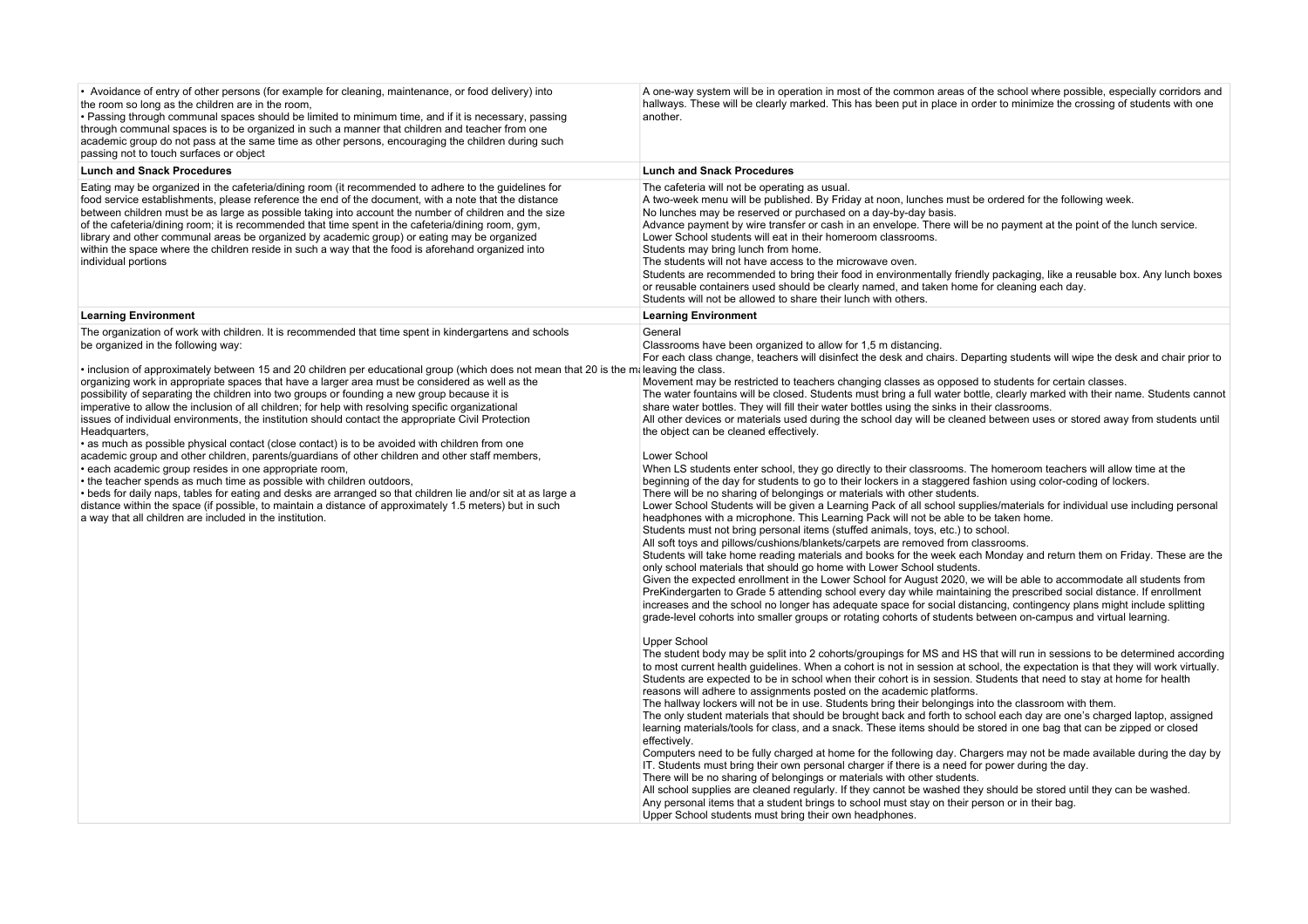**Flexible Program Delivery**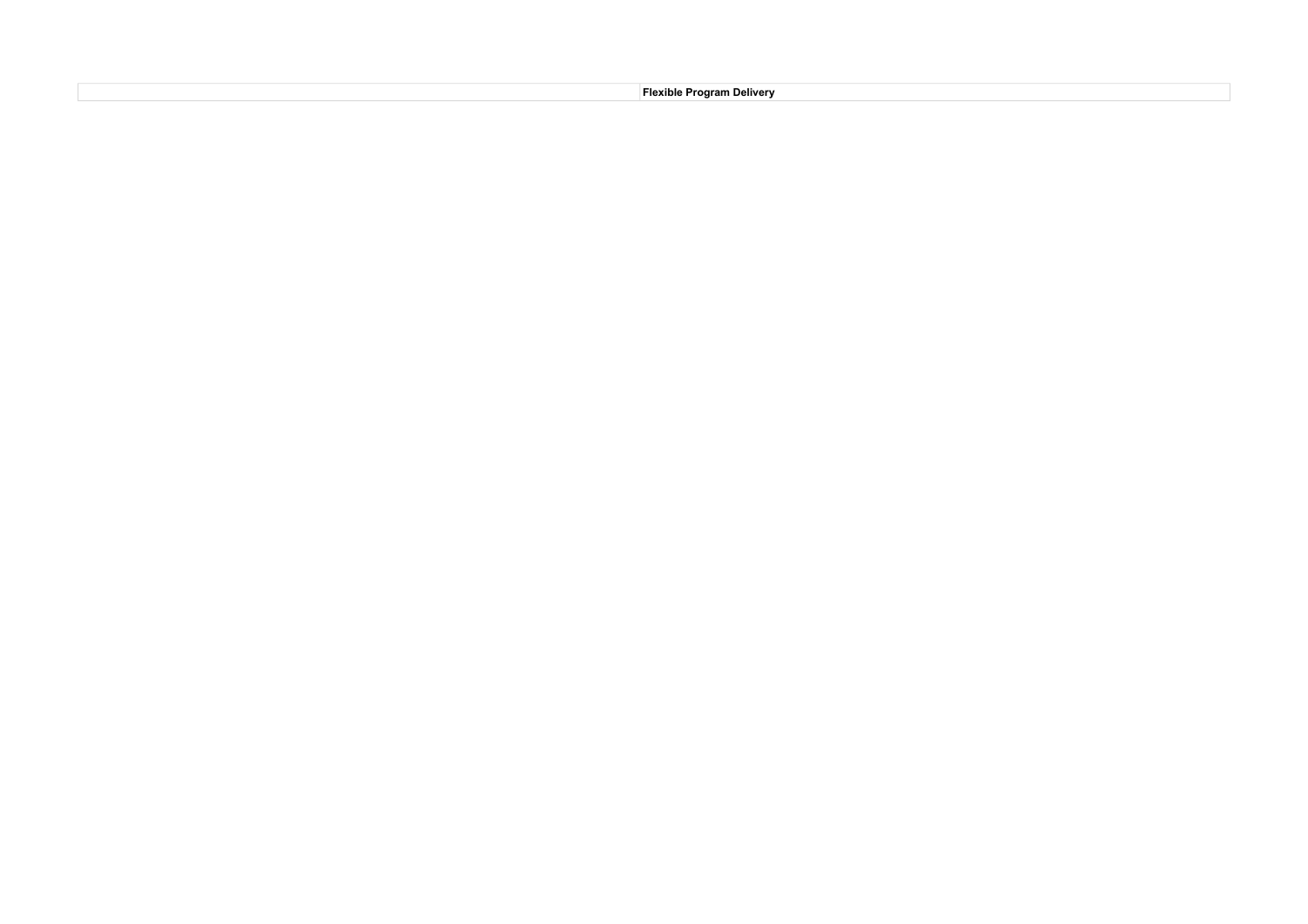The AISZ Crisis Response Team is planning for an August opening keeping aware that the situation will remain very dynamic all through the first semester if not longer. As such, we have planned three different options to meet the needs of such an unknown situation.

## Option 1

# On-Campus Learning

AISZ is preparing for on-campus learning commencing in August 2020. Strict public health guidelines and protocols which are in line with best international practice will be followed. At this critical time it is essential that parents, students and staff work in partnership with AISZ to share joint responsibility for the health and safety of our community. We expect to open the campus gradually to safely learn our new procedures and practices and to limit risk.

#### Features:

Reopening times will orient our community to the social distancing practices Entrance through different doors and temperature screening will take place on entry Physical distancing measures according to public health recommendations will be in place in all indoor spaces All indoor spaces will have occupancy limitations based on physical distance recommendations Decisions about athletics and after school activities will be made after school has started and reflect the current epidemiological situation. If the situation is conducive to after school activities these will commence as usual Self monitoring of temperature at home prior to arrival at school will be expected and all students are to present the health diary to staff members on arrival

Campus access will be limited to parents, vendors and visitors. A Health Self Declaration must be completed before a prearranged scheduled visit to the school.

#### Option 2

### Hybrid On-Campus Learning

The campus is open with some students learning from home and some come to campus. School leadership decisions or government policies regarding group size and physical distancing may limit how many students may be on campus at any one time. Students who are not on campus will continue their learning online synchronously and / or asynchronously

#### Features:

Synchronous Learning:

Teachers and Students are online together at the same time

Asynchronous Learning:

Learning activities and recorded lessons are accessed by students in their own time frame and schedule. Students have flexibility to attend to these as their personal schedules dictate.

The Crisis Response Team is evaluating and considering examples of hybrid programs from other schools around the world such as:

Students work in cohorts. Some cohorts are on campus one week and at home for one week;

Middle School Students are on campus for two days and then online at home for two days while High School is in session on campus;

Some students are at school in the morning and others in the afternoon.

The prevailing epidemiological situation will be a factor in determining the best practice for AISZ if the Hybrid On Campus Model was to be implemented

Option 3

### AISZ Virtual Learning Program

Due to external factors AISZ is unable to open the campus and all learning must be online. The AISZ Online Virtual Learning Program will be a blend of synchronous and asynchronous learning activities. We have learned a great deal about this during Semester 2 2020, and the AISZ Online Learning will offer an engaging and flexible learning program in line with our Mission. We will continue to provide a Culture of Care even if we are not able to be on Campus together.

### Features:

Synchronous Learning is where teachers and students are online together at the same time. Asynchronous Learning is where learning activities and recorded lessons are accessed by students in their own time frame and schedule. Students have flexibility to attend to these as their personal schedules dictate.

A Blend of Programs is Also Possible;